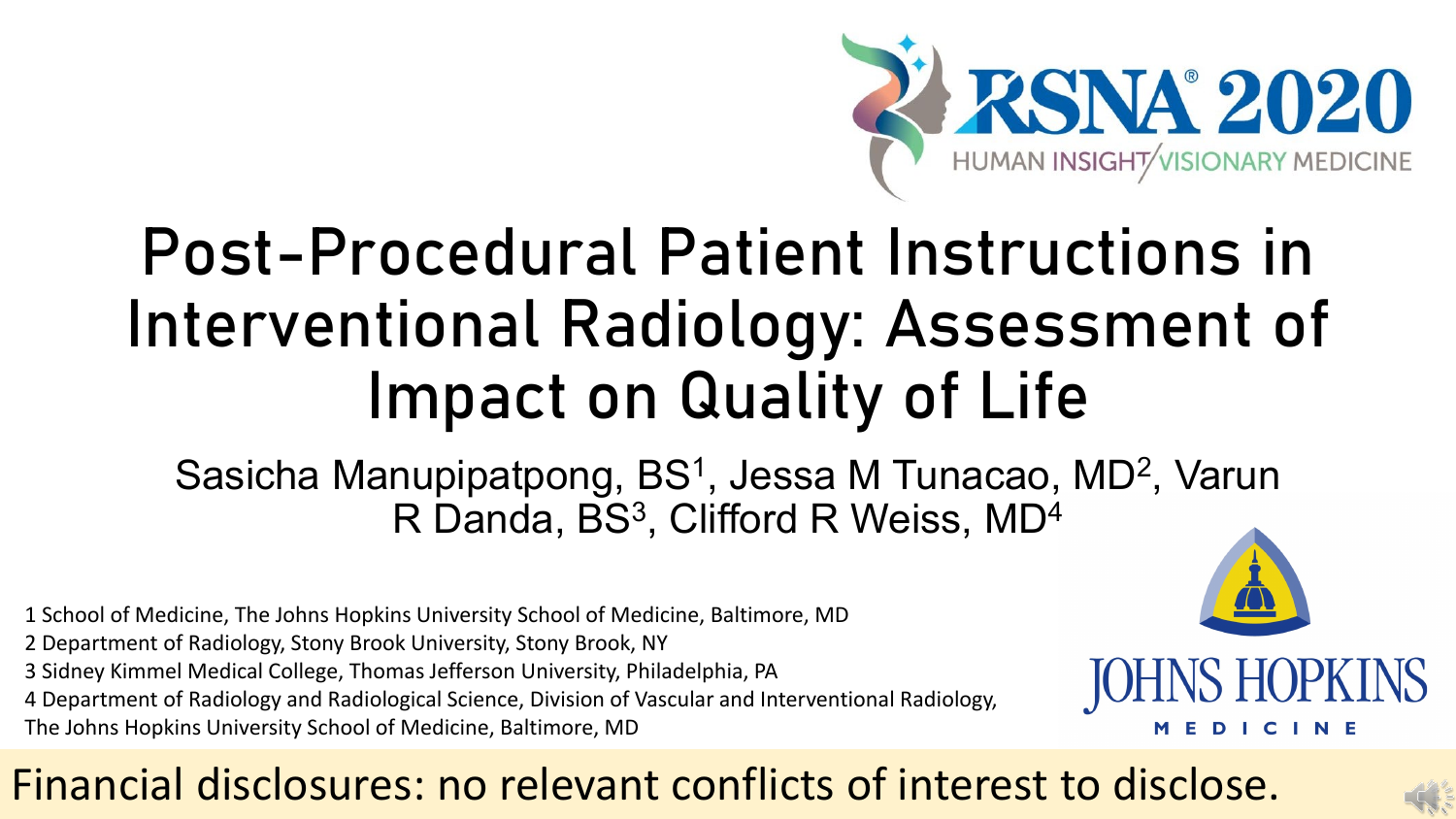# Background

- Multiple post-procedure instructions are in place to prevent complications after discharge for procedures such as central venous port (CVP) placements, biliary tube (BT) changes, and BT placements
- However, post-procedure instructions are not well explored in the literature:
	- Little evidence on outcome improvement
	- Few studies reported patient burden due to some instructions, but no systematic evaluations of each individual post-procedural instruction
	- In some cases, even in the face of evidence that certain instructions do not positively affect outcomes, standard practices remain unchanged

Ferrara P, Albano L. The adherence to guidelines for preventing CVC-related infections: a survey among Italian health-care workers. BMC Infect Dis. 2018 Dec 3;18(1):606. Srinivasan R, Fisher RS. Early initiation of post-PEG feeding: do published recommendations affect clinical practice? Dig Dis Sci. 2000 Oct;45(10):2065-8. Weingart SN, Hsieh C, Lane S, Cleary AM. Standardizing central venous catheter care by using observations from patients with cancer. Clin J Oncol Nurs. 2014;18(3):321-326. Ammar G, Almashaikh E, Ibdah A, et al. Impact of Early Dressing Removal on Tunneled Central Venous Catheters: A Piloting Study. Asian Pac J Cancer Prev. 2019;20(9):2693-2697.

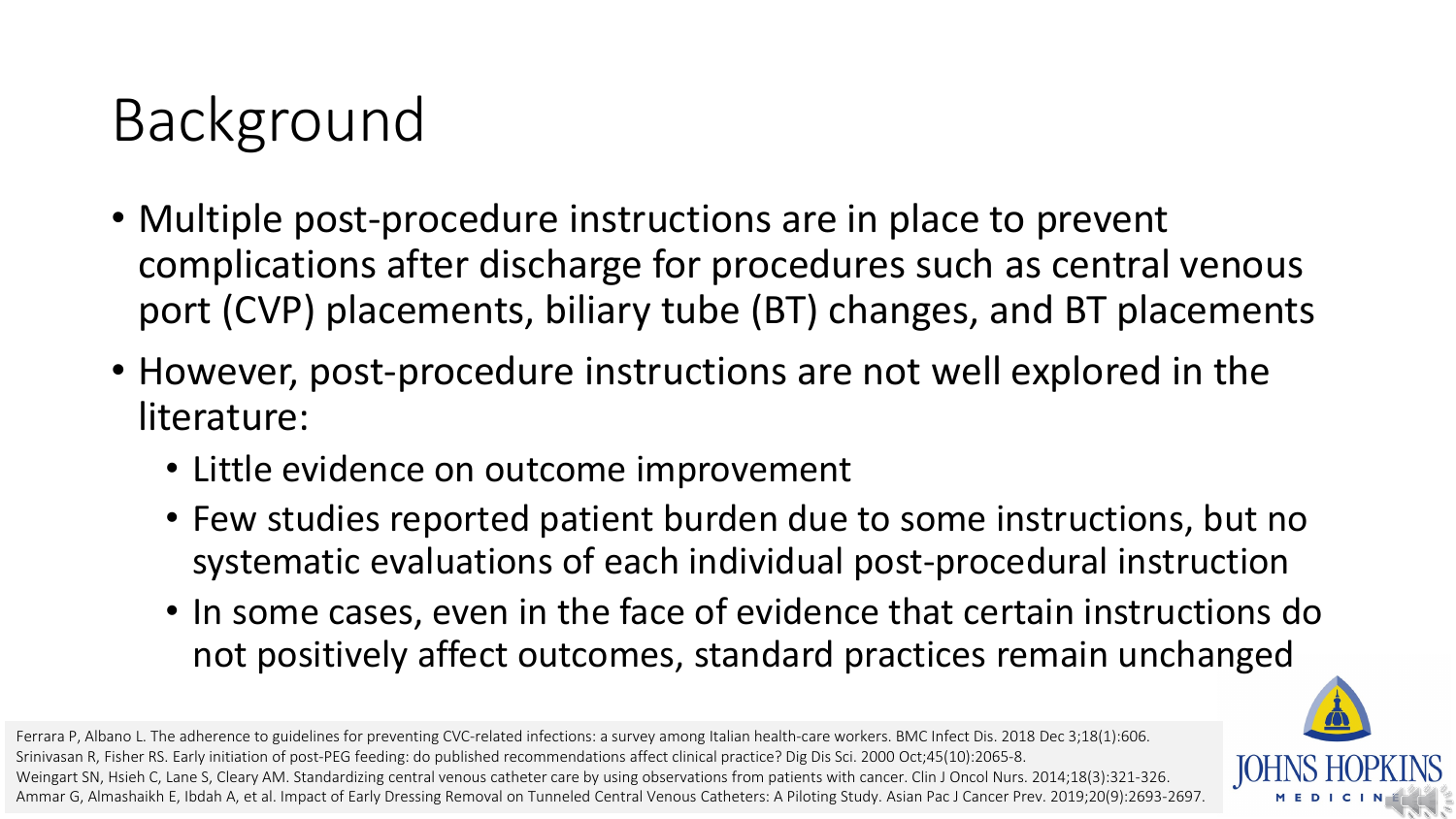

To evaluate the impact of CVP placement, BT change, and BT placement post-procedural instructions on patient quality of life and report patient-identified burdensome instructions which lack an evidence base for future study.

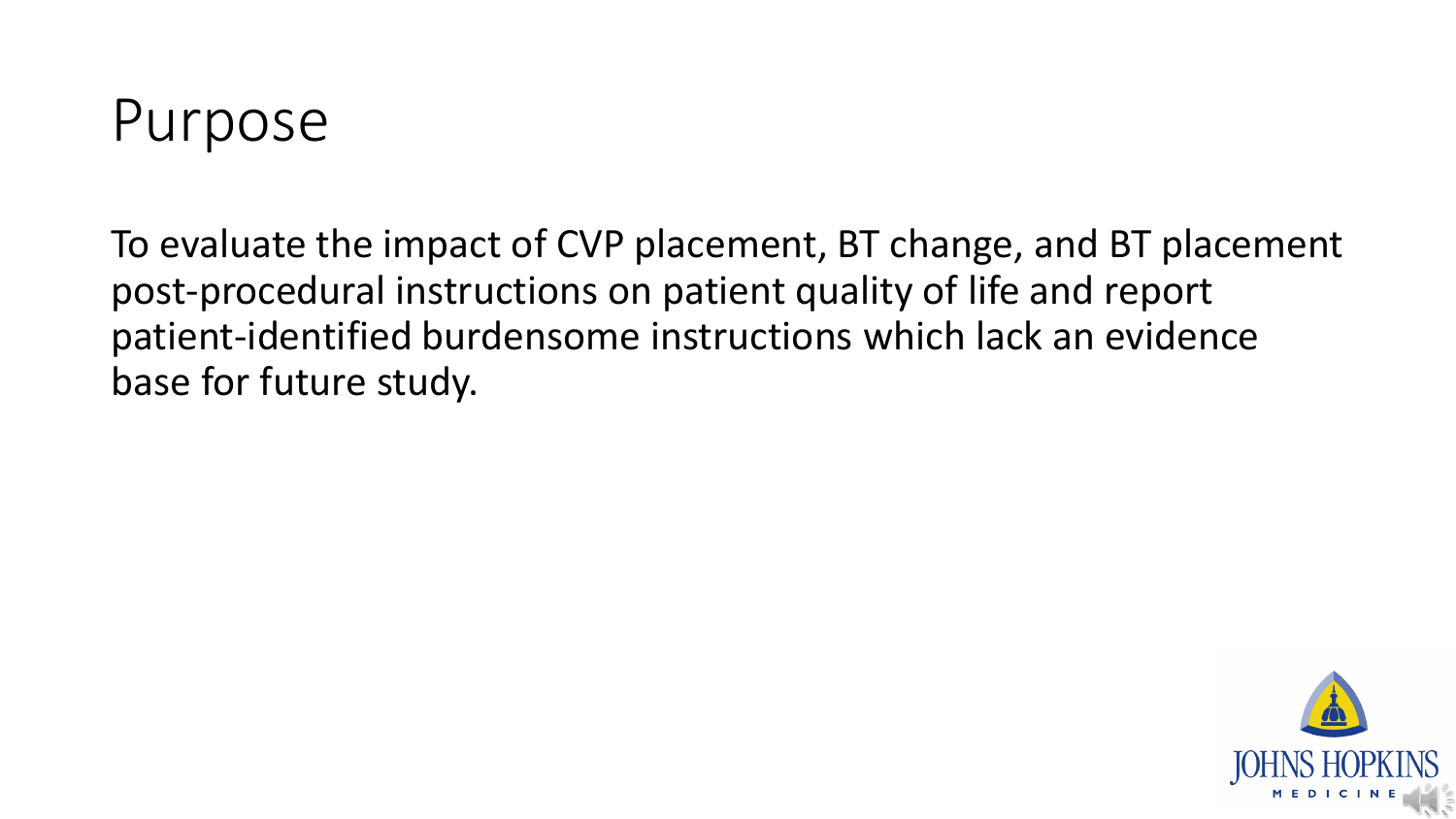# Methods

- Exploratory and hypothesis- generating study using mixed methods
- Primary outcomes assessed:
	- Patient quality of life
	- Compliance with post-procedure instructions
- Subsequent targeted literature review to determine evidence base behind instructions reported as most burdensome



#### **Survey Structure**

| <b>Answer Choices</b><br><b>Question</b><br>Did you remember the<br>$\circ$ Yes<br>instruction: ""<br>$\circ$ No<br>$\circ$ Unsure<br>Did you comply with the<br>$\circ$ Yes<br>instruction?<br>$\circ$ No<br>oUnsure<br>○Partially complied<br>How did this impact your<br>$\circ$ Very positive<br>quality of life?<br><b>OModerately positive</b><br><b>OMildly positive</b><br>$\circ$ Neutral<br>○Mildly negative<br>oModerately negative<br>$\circ$ Very negative<br><b>Optional: Elaboration on</b><br>Free response<br>impact of the instruction on<br>daily routine, functioning,<br>psychology, etc. |  |
|----------------------------------------------------------------------------------------------------------------------------------------------------------------------------------------------------------------------------------------------------------------------------------------------------------------------------------------------------------------------------------------------------------------------------------------------------------------------------------------------------------------------------------------------------------------------------------------------------------------|--|
|                                                                                                                                                                                                                                                                                                                                                                                                                                                                                                                                                                                                                |  |
|                                                                                                                                                                                                                                                                                                                                                                                                                                                                                                                                                                                                                |  |
|                                                                                                                                                                                                                                                                                                                                                                                                                                                                                                                                                                                                                |  |
|                                                                                                                                                                                                                                                                                                                                                                                                                                                                                                                                                                                                                |  |
|                                                                                                                                                                                                                                                                                                                                                                                                                                                                                                                                                                                                                |  |
|                                                                                                                                                                                                                                                                                                                                                                                                                                                                                                                                                                                                                |  |
|                                                                                                                                                                                                                                                                                                                                                                                                                                                                                                                                                                                                                |  |
|                                                                                                                                                                                                                                                                                                                                                                                                                                                                                                                                                                                                                |  |
|                                                                                                                                                                                                                                                                                                                                                                                                                                                                                                                                                                                                                |  |
|                                                                                                                                                                                                                                                                                                                                                                                                                                                                                                                                                                                                                |  |
|                                                                                                                                                                                                                                                                                                                                                                                                                                                                                                                                                                                                                |  |
|                                                                                                                                                                                                                                                                                                                                                                                                                                                                                                                                                                                                                |  |
|                                                                                                                                                                                                                                                                                                                                                                                                                                                                                                                                                                                                                |  |
|                                                                                                                                                                                                                                                                                                                                                                                                                                                                                                                                                                                                                |  |
|                                                                                                                                                                                                                                                                                                                                                                                                                                                                                                                                                                                                                |  |
|                                                                                                                                                                                                                                                                                                                                                                                                                                                                                                                                                                                                                |  |
|                                                                                                                                                                                                                                                                                                                                                                                                                                                                                                                                                                                                                |  |
|                                                                                                                                                                                                                                                                                                                                                                                                                                                                                                                                                                                                                |  |
|                                                                                                                                                                                                                                                                                                                                                                                                                                                                                                                                                                                                                |  |

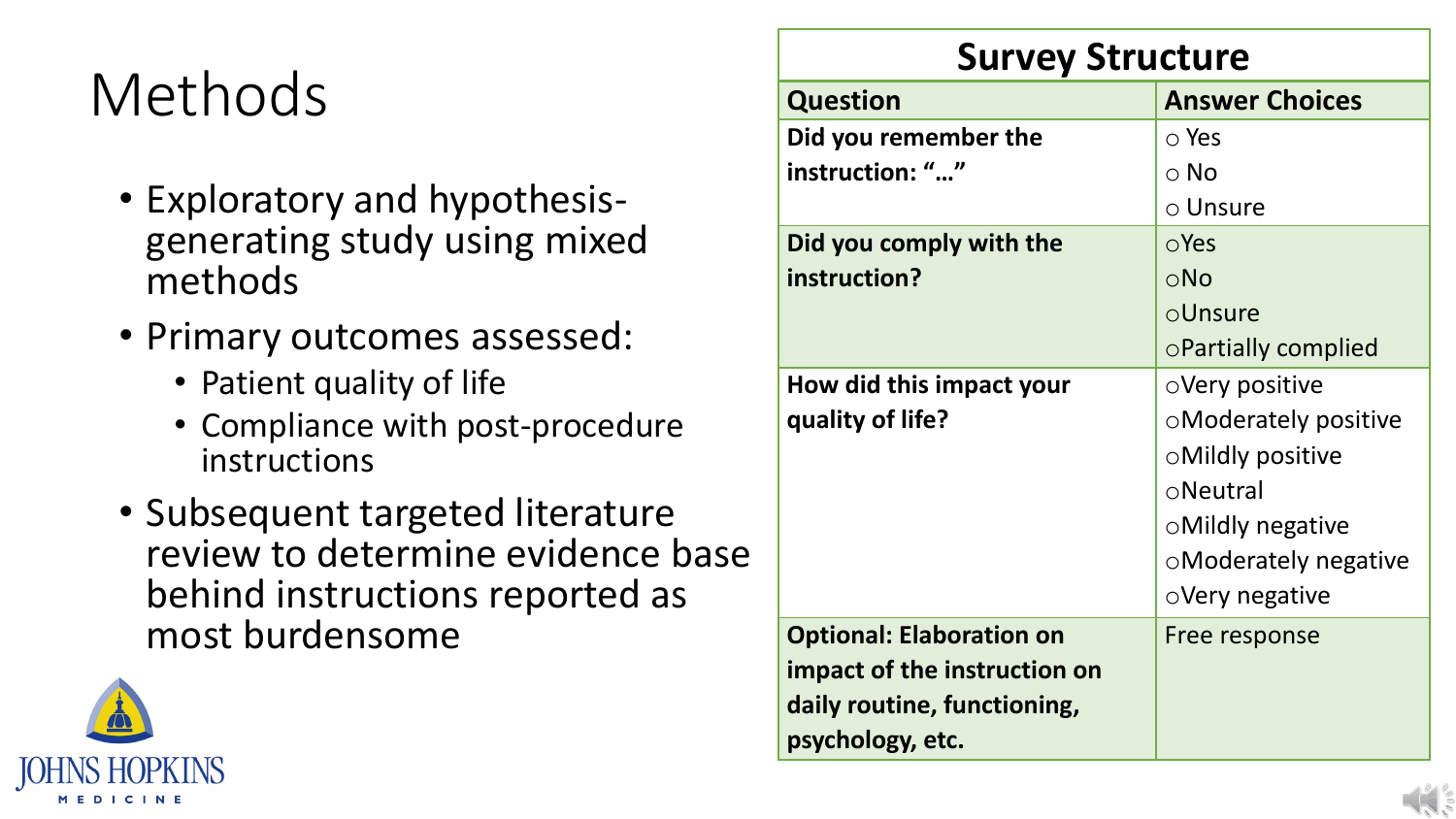## Methods: Study Flow

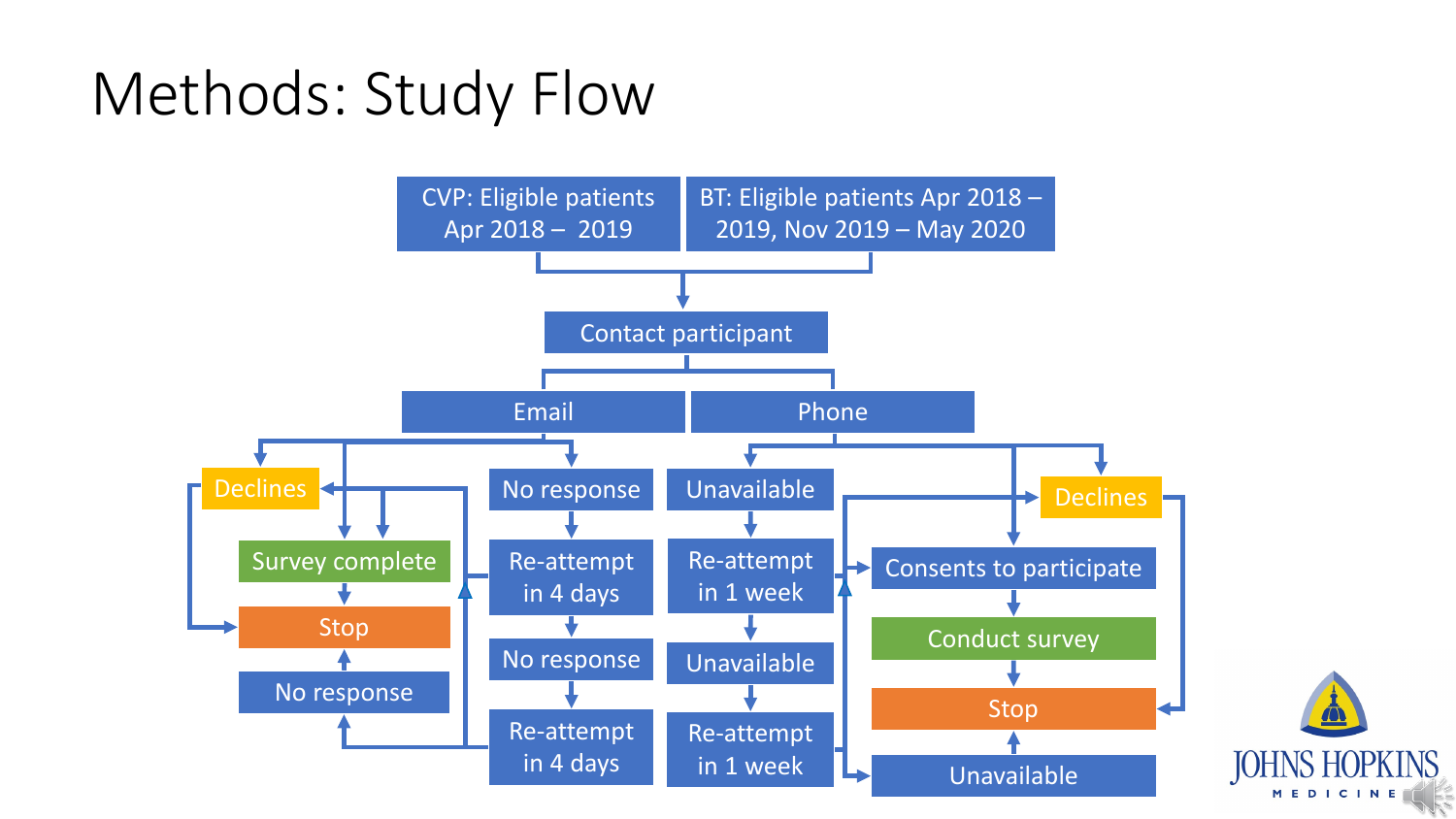### Results: Patient Demographics

|                           | <b>CVP Placement</b> | <b>BT Placement or</b> |                        |
|---------------------------|----------------------|------------------------|------------------------|
|                           | $(n = 57*)$          | Change ( $n = 52**$ )  |                        |
| Age (mean ± SD)           | 58.5±10.9            | 63.8±10.8              |                        |
| Gender (%)                |                      |                        |                        |
| <b>Male</b>               | 35.7                 | 53.8                   |                        |
| <b>Female</b>             | 66.1                 | 46.2                   |                        |
| <b>Education (%)</b>      |                      |                        | $\mathsf{C}\mathsf{V}$ |
| $<$ 8 <sup>th</sup> grade | $\Omega$             | $\Omega$               | <b>BT</b>              |
| 8-11 <sup>th</sup> grade  | $\Omega$             | 5.8                    |                        |
| HS diploma/equivalent     | 10.7                 | 25.0                   |                        |
| <b>Associate's degree</b> | 5.4                  | 17.3                   |                        |
| <b>Bachelor's degree</b>  | 33.9                 | 26.9                   |                        |
| <b>Master's degree</b>    | 37.5                 | 15.4                   |                        |
| <b>Doctoral degree</b>    | 12.5                 | 9.6                    |                        |

|            | <b>Number of</b><br>respondents | Number of<br>patients contacted | <b>Response</b><br>rate $(\%)$ |
|------------|---------------------------------|---------------------------------|--------------------------------|
| <b>CVP</b> | 57                              | 840                             | 6.8                            |
| ΒT         | 52                              | 166                             | 31.3                           |

\* 56 patients completed the demographics portion of the survey, one opted not to; total participants: 57.

\*\* All 52 patients completed the highest level of education, but only 39 patients supplied age and gender.

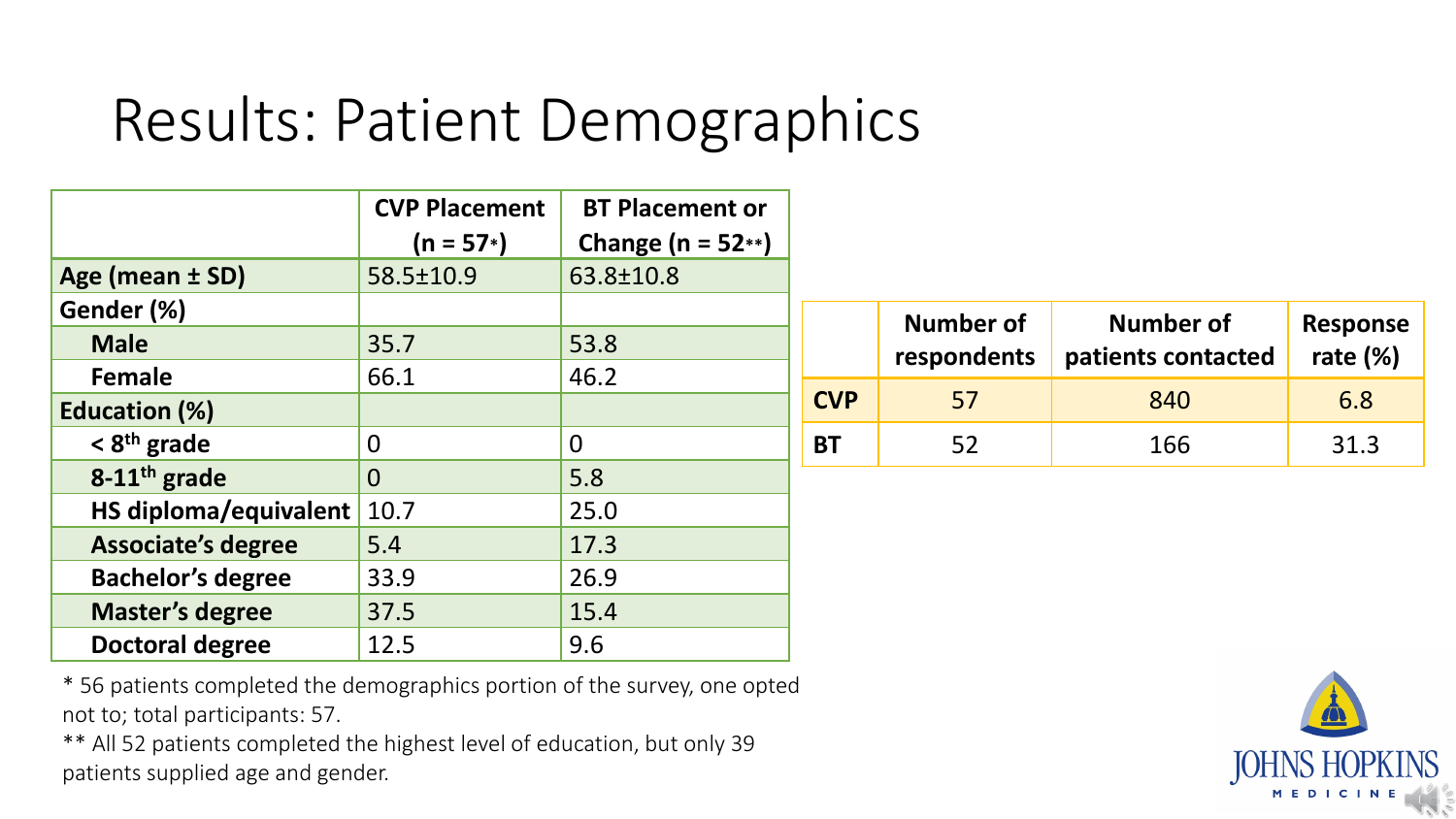### Results: CVP

#### CVP Placement Quality of Life

| <b>Post-Procedural Instruction</b>                                                                                                                                                                                                    | <b>Responses</b> | <b>Compliance</b> | $\overline{1}$                   |     |                                            |     |                |                            |
|---------------------------------------------------------------------------------------------------------------------------------------------------------------------------------------------------------------------------------------|------------------|-------------------|----------------------------------|-----|--------------------------------------------|-----|----------------|----------------------------|
| 1. You may occasionally and briefly wet<br>your wound in the shower or bath. Do not<br>soak or scrub your wound, do not swim,<br>and avoid periods of heavy perspiration<br>until the Dermabond adhesive has<br>naturally fallen off. | 55               | 98.2%             | $\overline{2}$<br>3              |     |                                            |     |                |                            |
| 2. If a protective dressing is being used,<br>apply a fresh, dry bandage, being sure to<br>keep the tape off the Dermabond<br>adhesive film.                                                                                          | 30               | 65.9%             | Post-Procedural Instruction<br>4 |     |                                            |     |                |                            |
| 3. Do not engage in driving, dangerous<br>activities, business transactions, or legally<br>binding contracts for up to 24 hours after<br>the procedure.                                                                               | 49               | 76.5%             | 5                                |     |                                            |     |                |                            |
| 4. Light activity only for 24 hours. Avoid<br>heavy lifting, straining or strenuous<br>activity.                                                                                                                                      | 53               | 81.8%             | 6                                |     |                                            |     |                |                            |
| 5. You should avoid repetitious<br>movements of the arm with the port.                                                                                                                                                                | 31               | 63.2%             | 0%<br>Very Positive              | 20% | 40%<br>Moderately Positive Mildly Positive | 60% | 80%<br>Neutral | 100%                       |
| 6. Avoid smoking and using tobacco<br>products.                                                                                                                                                                                       | 34               | 68.9%             | Mildly Negative                  |     | ■ Moderately Negative ■ Very Negative      |     |                | $\mathcal{L}(\mathcal{L})$ |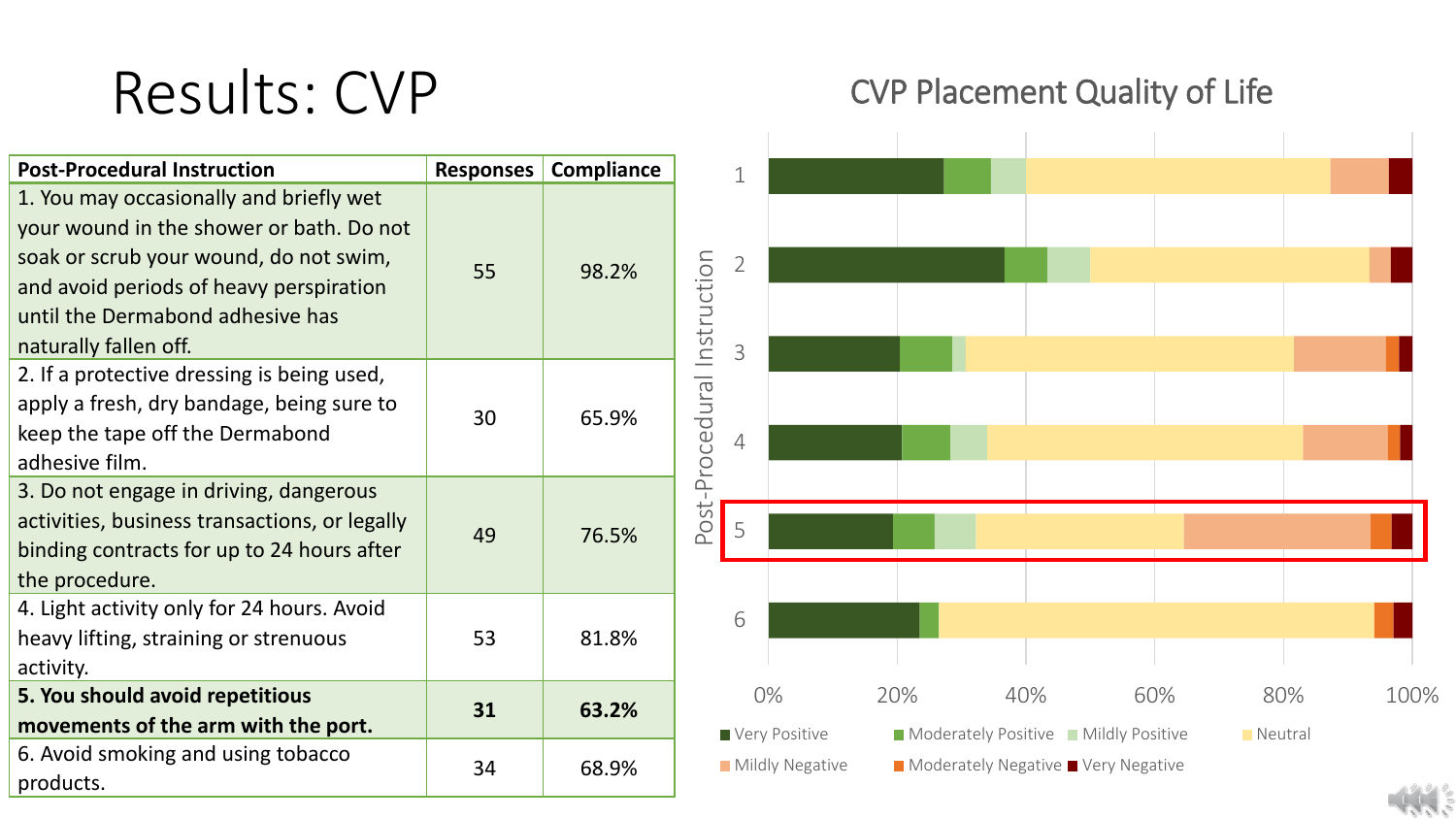### Results: BT

| <b>Post-Procedural Instruction</b>                | <b>Responses</b> | <b>Compliance</b> |  |
|---------------------------------------------------|------------------|-------------------|--|
| 1. Do not engage in driving/dangerous activities  | 45               | 93.6%             |  |
| for up to 24 hours after the procedure.           |                  |                   |  |
| 2. Do not engage in business transactions or      |                  |                   |  |
| legally binding agreements for 24 hours after the | 43               | 95.7%             |  |
| procedure.                                        |                  |                   |  |
| 3. Avoid heavy lifting: no more than 10lbs. Avoid | 46               | 95.7%             |  |
| straining or strenuous activity for 24 hours.     |                  |                   |  |
| 4. Avoid sleeping on the tube to prevent          |                  |                   |  |
| dislodgement. Keep tube taped at all times to     | 44               | 91.1%             |  |
| prevent it from being pulled out.                 |                  |                   |  |
| 5. You may shower with cellophane covering        |                  |                   |  |
| the dressing. You may not submerge in a bath      | 47               | 86.0%             |  |
| or pool.                                          |                  |                   |  |
| 6. Routinely flush with preservative free sterile |                  |                   |  |
| saline twice a day or as directed. This may be in | 47               | 89.8%             |  |
| the form of the pre-filled syringes.              |                  |                   |  |
| 7. Change the dressing daily unless directed      | 47               | 81.3%             |  |
| otherwise.                                        |                  |                   |  |
| 8. Have drainage bags, tubing and caps on hand    |                  |                   |  |
| at home in case your tube becomes clogged         | 44               | 97.9%             |  |
| and/or you develop a fever.                       |                  |                   |  |
| 9. Avoid smoking and using tobacco products.      | 42               | 83.7%             |  |

#### BT Change/Placement Quality of Life

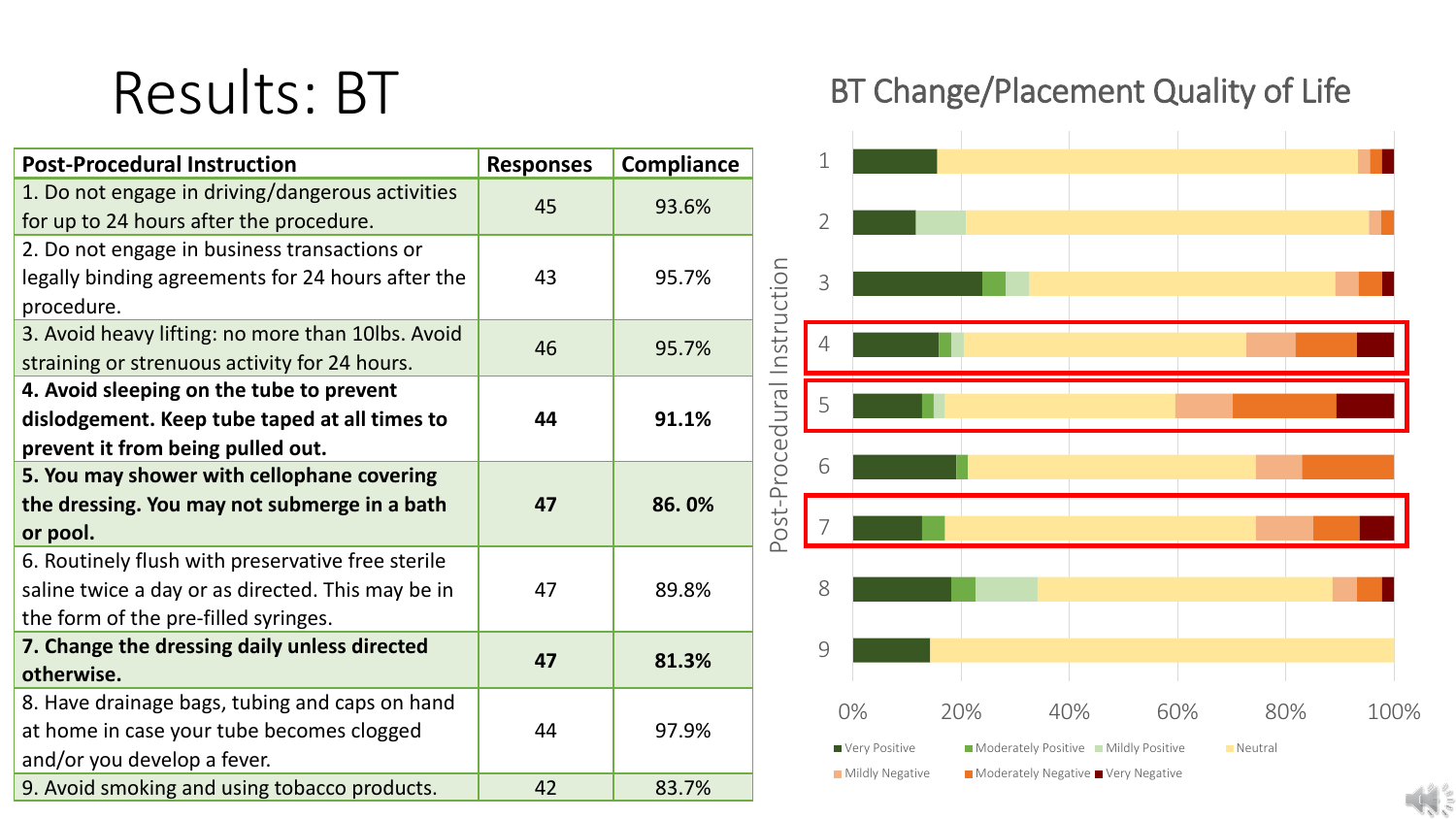# Conclusion

Our study provides a framework for systematically generating quality improvement research questions relevant to the patient experience.

| <b>CVP placement</b>                                                                                                                         | <b>BT placement or change</b>                                                                                                                                                                                          |                                                                                                                                              |                                                                                                                                                                                       |  |  |
|----------------------------------------------------------------------------------------------------------------------------------------------|------------------------------------------------------------------------------------------------------------------------------------------------------------------------------------------------------------------------|----------------------------------------------------------------------------------------------------------------------------------------------|---------------------------------------------------------------------------------------------------------------------------------------------------------------------------------------|--|--|
| "You should avoid<br>repetitious movements of<br>the arm with the port"                                                                      | "You may shower with<br>cellophane covering the<br>dressing. You may not<br>submerge in a bath or<br>pool"                                                                                                             | "Avoid sleeping on the<br>tube to prevent<br>dislodgement. Keep tube<br>taped at all times to<br>prevent it from being<br>pulled out"        | "Change the dressing daily<br>unless directed<br>otherwise"                                                                                                                           |  |  |
| No published studies<br>recommending the<br>specific instruction nor<br>data demonstrating its<br>clinical benefit and effect<br>on outcomes | Limited results; studies on<br>such practices with other<br>implanted devices showed<br>no statistically significant<br>increase in infection/<br>complication rates when<br>showered/wet within 48h<br>post-procedure | No published studies<br>recommending the<br>specific instruction nor<br>data demonstrating its<br>clinical benefit and effect<br>on outcomes | Cochrane review<br>inconclusive on<br>recommendation for<br>frequency of dressing<br>changes for central<br>venous access devices and<br>associated infection,<br>mortality, and pain |  |  |